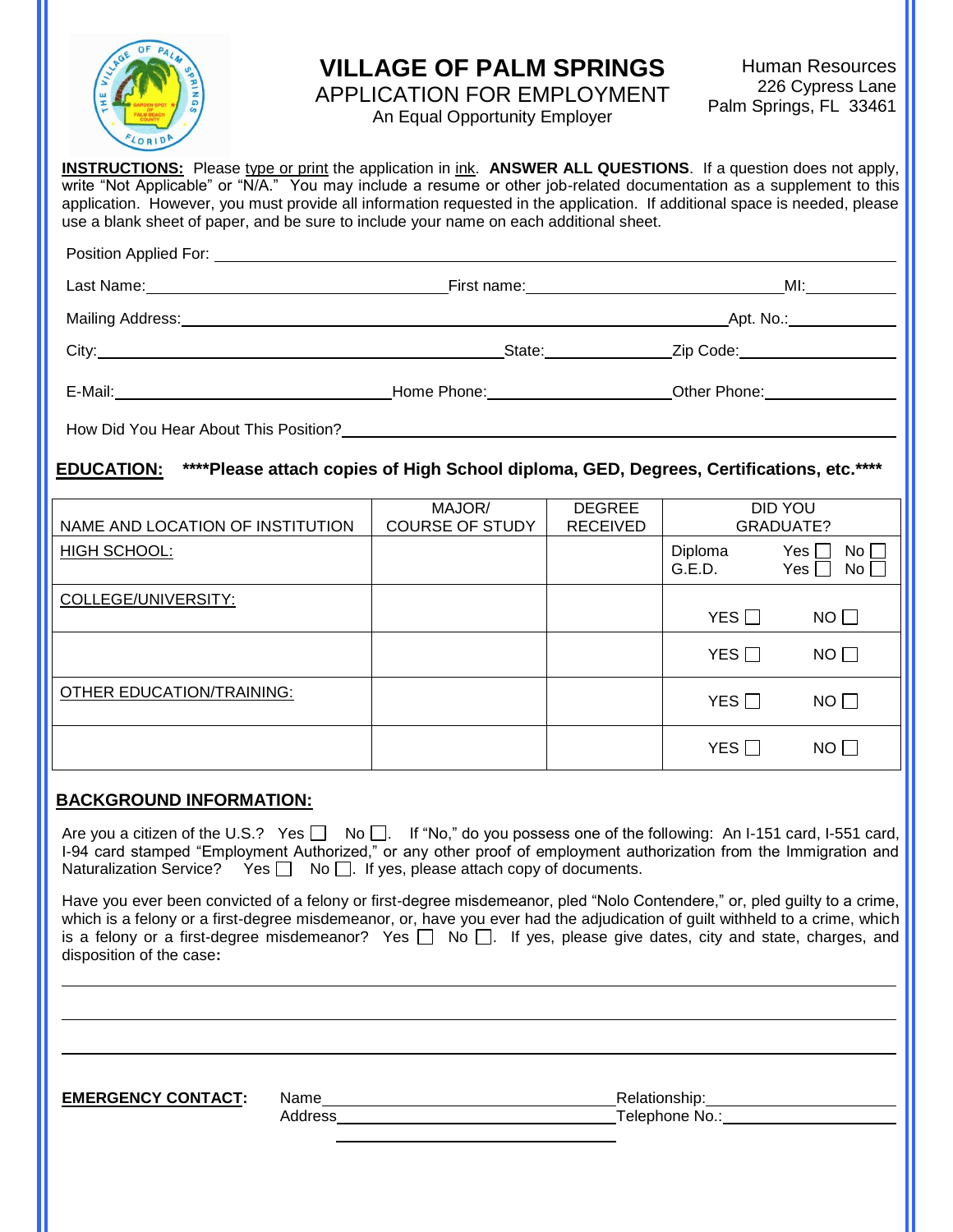| <b>DRIVER'S LICENSE</b>                                                                                                                                                                                                                                                                                                                                                                                                                                                                                                                                                                                                                                                                       |       |                     |               |                                                                                                                                                                                                                                                  |  |
|-----------------------------------------------------------------------------------------------------------------------------------------------------------------------------------------------------------------------------------------------------------------------------------------------------------------------------------------------------------------------------------------------------------------------------------------------------------------------------------------------------------------------------------------------------------------------------------------------------------------------------------------------------------------------------------------------|-------|---------------------|---------------|--------------------------------------------------------------------------------------------------------------------------------------------------------------------------------------------------------------------------------------------------|--|
| State of Issuance:                                                                                                                                                                                                                                                                                                                                                                                                                                                                                                                                                                                                                                                                            |       |                     |               | Expiration Date:                                                                                                                                                                                                                                 |  |
| Driver's License Type: $\Box A$ $\Box B$ $\Box C$                                                                                                                                                                                                                                                                                                                                                                                                                                                                                                                                                                                                                                             |       | $\Box$ D $\Box$ E   |               | Endorsement(s): $\Box N \Box P \Box H$                                                                                                                                                                                                           |  |
| <b>MILITARY/VETERANS' PREFERENCE</b>                                                                                                                                                                                                                                                                                                                                                                                                                                                                                                                                                                                                                                                          |       |                     |               |                                                                                                                                                                                                                                                  |  |
| Yes $\Box$ No $\Box$ . (If yes, complete the remainder of this section. If no, please skip to the next section).                                                                                                                                                                                                                                                                                                                                                                                                                                                                                                                                                                              |       |                     |               | Are you now or have you ever been a member of any branch of the military service, Reserves or National Guard?                                                                                                                                    |  |
| Branch:                                                                                                                                                                                                                                                                                                                                                                                                                                                                                                                                                                                                                                                                                       |       | Dates of Service:   |               | Type of Discharge:                                                                                                                                                                                                                               |  |
|                                                                                                                                                                                                                                                                                                                                                                                                                                                                                                                                                                                                                                                                                               | Mo/Yr | From:               | To:           |                                                                                                                                                                                                                                                  |  |
| Were you ever the subject of disciplinary action? YES $\Box$<br>type of disciplinary action:                                                                                                                                                                                                                                                                                                                                                                                                                                                                                                                                                                                                  |       |                     | $NO$ $\Box$ . | (If yes, provide the date, details of the offense and                                                                                                                                                                                            |  |
|                                                                                                                                                                                                                                                                                                                                                                                                                                                                                                                                                                                                                                                                                               |       |                     |               |                                                                                                                                                                                                                                                  |  |
| furnished at the time of application. Police and Fire applicants must submit a DD214 for <b>EACH</b> tour of duty.                                                                                                                                                                                                                                                                                                                                                                                                                                                                                                                                                                            |       |                     |               | Are you claiming Veterans' Preference for the position in which you are applying? YES $\Box$ NO $\Box$ . If yes, check the<br>appropriate information below AND provide a clear copy of your DD214 to substantiate your claim. The DD214 must be |  |
| 1.<br>Defense, or                                                                                                                                                                                                                                                                                                                                                                                                                                                                                                                                                                                                                                                                             |       |                     |               | A veteran with a service-connected disability who is eligible for or receiving compensation, disability<br>retirement, or pension under public laws administered by the U.S. Veterans Administration and the Department of                       |  |
| $\mathsf{L}$<br>2.                                                                                                                                                                                                                                                                                                                                                                                                                                                                                                                                                                                                                                                                            |       |                     |               | The spouse of veteran who cannot qualify for employment because of a total and permanent disability, or<br>the spouse of a veteran missing in action, captured, or forcibly detained or interned by a foreign power, or                          |  |
| 3.                                                                                                                                                                                                                                                                                                                                                                                                                                                                                                                                                                                                                                                                                            |       |                     |               | A veteran of any war*, who was honorably discharged from the Armed Forces of the United States of<br>America if any part of such active duty was performed during a wartime era, excluding active duty for training, or                          |  |
| 4.                                                                                                                                                                                                                                                                                                                                                                                                                                                                                                                                                                                                                                                                                            |       |                     |               | The un-remarried widow or widower of a veteran who died of a service connected disability.                                                                                                                                                       |  |
| $NO \Box$ . IF YES, NAME OF EMPLOYER<br>$YES$ $\Box$                                                                                                                                                                                                                                                                                                                                                                                                                                                                                                                                                                                                                                          |       |                     |               | HAVE YOU CLAIMED AND BEEN EMPLOYED THROUGH VETERANS' PREFERENCE SINCE OCTOBER 1, 1987?                                                                                                                                                           |  |
| *NOTE: Under Florida Law, preference in appointment shall be given for covered City positions, first to those persons included in 1 and 2 above, and<br>second to those persons included in 3 and 4 above. If an applicant claiming veterans' preference for a vacant position is not selected for the position,<br>he/she may file a complaint with the Department of Veterans' Affairs, P.O. Box 31003, St. Petersburg, Florida 33731. A complaint must be filed within 21<br>days from the date the applicant received notice that a hiring decision was made by the employing agency or within 3 months of the date the application<br>is filed with the employer, if no notice is given. |       |                     |               |                                                                                                                                                                                                                                                  |  |
| LAW ENFORCEMENT FLAG/PUBLIC RECORDS                                                                                                                                                                                                                                                                                                                                                                                                                                                                                                                                                                                                                                                           |       |                     |               |                                                                                                                                                                                                                                                  |  |
| Florida Statute 119.071 provides exemptions from public inspection of certain records for active and former public safety<br>personnel including police and certified firefighters, code inspectors and code enforcement officers and their families. Do<br>you and/or your spouse fall into one of the aforementioned categories? YES $\Box$<br>$NO$    .                                                                                                                                                                                                                                                                                                                                    |       |                     |               |                                                                                                                                                                                                                                                  |  |
| Have you ever worked for the Village of Palm Springs: $YES$                                                                                                                                                                                                                                                                                                                                                                                                                                                                                                                                                                                                                                   |       |                     | $NO$ $\Box$ . | If yes, please state:                                                                                                                                                                                                                            |  |
| Last Department Employed:<br>Last Date of Employment:                                                                                                                                                                                                                                                                                                                                                                                                                                                                                                                                                                                                                                         |       |                     |               |                                                                                                                                                                                                                                                  |  |
| Do you have any relative(s), either by blood or by marriage, who is/are employed by the Village of Palm Springs? YES □<br>NO $\Box$ . Relatives include: Father, Mother, Son, Daughter, Brother, Sister, Uncle, Aunt, First Cousin, Nephew, Niece,<br>Husband, Wife, Father-In-Law, Mother-In-Law, Son-In-Law, Daughter-In-Law, Brother-In-Law, Sister-In-Law, Stepfather,<br>Stepmother, Stepson, Stepdaughter, Stepbrother, Stepsister, Half Brother, or Half Sister. If so, please list below:                                                                                                                                                                                             |       |                     |               |                                                                                                                                                                                                                                                  |  |
| <b>NAME</b>                                                                                                                                                                                                                                                                                                                                                                                                                                                                                                                                                                                                                                                                                   |       | <b>RELATIONSHIP</b> |               | DEPARTMENT EMPLOYED                                                                                                                                                                                                                              |  |
|                                                                                                                                                                                                                                                                                                                                                                                                                                                                                                                                                                                                                                                                                               |       |                     |               |                                                                                                                                                                                                                                                  |  |
|                                                                                                                                                                                                                                                                                                                                                                                                                                                                                                                                                                                                                                                                                               |       |                     |               |                                                                                                                                                                                                                                                  |  |
|                                                                                                                                                                                                                                                                                                                                                                                                                                                                                                                                                                                                                                                                                               |       |                     |               |                                                                                                                                                                                                                                                  |  |

#### **EMPLOYMENT HISTORY:**

On the following page, please list all full and part-time paid work experience. Starting with the most recent position and working back at least ten (10) years. Major changes in duties or job titles with the same employer should be listed as separate positions. If necessary, use additional sheets in the same format. **Resumes may not substitute for any information requested on this application, but may be submitted in addition to a completed application**.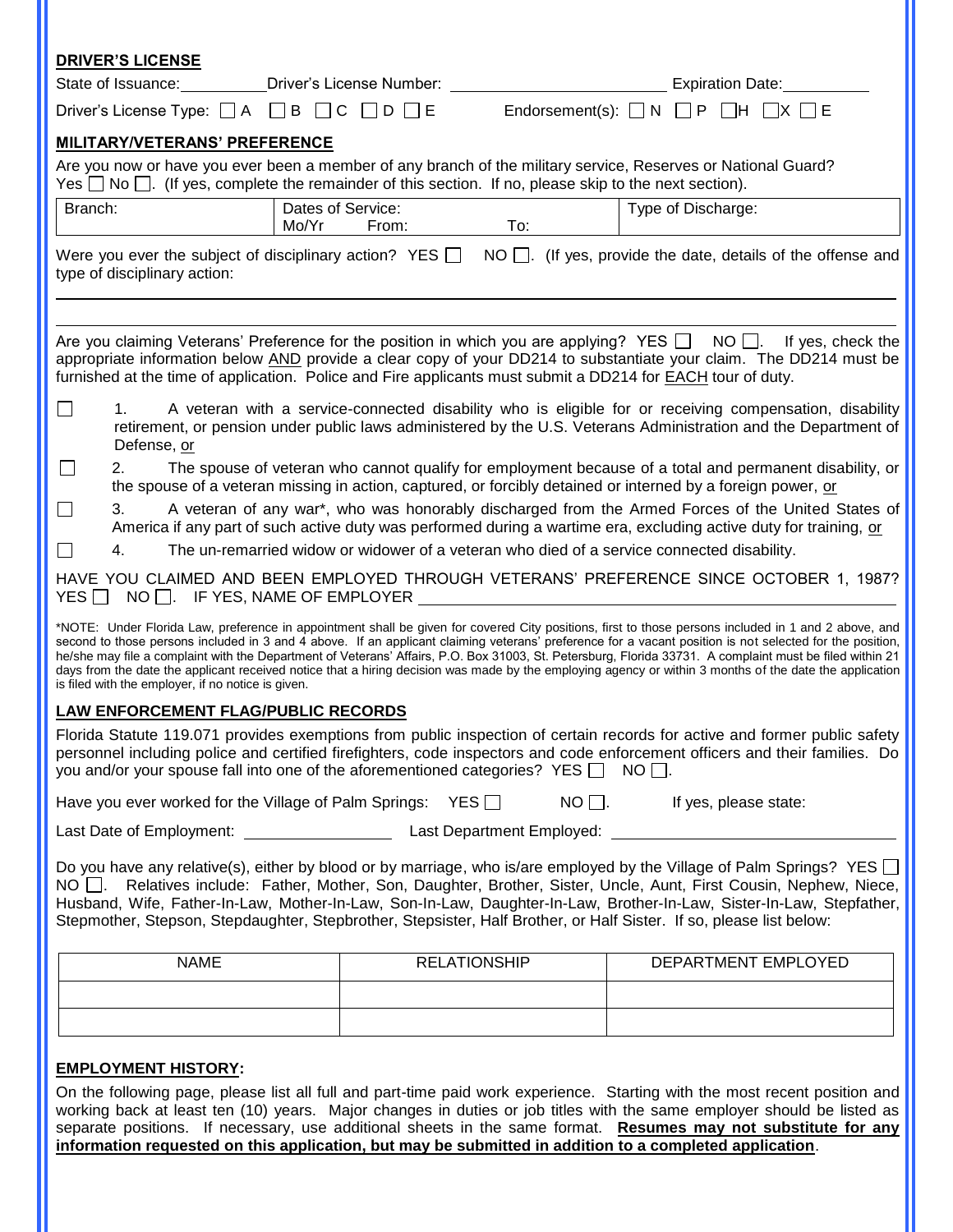## **Present or Most Recent Job**

|                                                                                                                                                                                                                                      | Name of Present or Last Employer: Name of Present or Last Employer: Name of Present or Last Employer: |                                                                                                                |  |  |  |
|--------------------------------------------------------------------------------------------------------------------------------------------------------------------------------------------------------------------------------------|-------------------------------------------------------------------------------------------------------|----------------------------------------------------------------------------------------------------------------|--|--|--|
|                                                                                                                                                                                                                                      |                                                                                                       |                                                                                                                |  |  |  |
| Your Job Title: <u>All and the second of the second of the second of the second of the second of the second of the second of the second of the second of the second of the second of the second of the second of the second of t</u> |                                                                                                       |                                                                                                                |  |  |  |
|                                                                                                                                                                                                                                      |                                                                                                       | Starting Salary: Current/Final Salary: Current/Final Salary:                                                   |  |  |  |
|                                                                                                                                                                                                                                      |                                                                                                       |                                                                                                                |  |  |  |
|                                                                                                                                                                                                                                      |                                                                                                       |                                                                                                                |  |  |  |
|                                                                                                                                                                                                                                      |                                                                                                       |                                                                                                                |  |  |  |
|                                                                                                                                                                                                                                      |                                                                                                       |                                                                                                                |  |  |  |
| Reason For Leaving: The Second Second Second Second Second Second Second Second Second Second Second Second Second Second Second Second Second Second Second Second Second Second Second Second Second Second Second Second Se       |                                                                                                       |                                                                                                                |  |  |  |
| May We Contact Your Current Employer?                                                                                                                                                                                                | $\Box$ Yes<br>$\Box$ No                                                                               |                                                                                                                |  |  |  |
|                                                                                                                                                                                                                                      |                                                                                                       |                                                                                                                |  |  |  |
| <b>Previous Job</b>                                                                                                                                                                                                                  |                                                                                                       |                                                                                                                |  |  |  |
|                                                                                                                                                                                                                                      |                                                                                                       |                                                                                                                |  |  |  |
|                                                                                                                                                                                                                                      |                                                                                                       |                                                                                                                |  |  |  |
|                                                                                                                                                                                                                                      |                                                                                                       |                                                                                                                |  |  |  |
|                                                                                                                                                                                                                                      |                                                                                                       | Starting Salary: Current/Final Salary: Current Starting Salary:                                                |  |  |  |
|                                                                                                                                                                                                                                      |                                                                                                       |                                                                                                                |  |  |  |
|                                                                                                                                                                                                                                      |                                                                                                       |                                                                                                                |  |  |  |
|                                                                                                                                                                                                                                      |                                                                                                       |                                                                                                                |  |  |  |
|                                                                                                                                                                                                                                      |                                                                                                       |                                                                                                                |  |  |  |
|                                                                                                                                                                                                                                      |                                                                                                       |                                                                                                                |  |  |  |
|                                                                                                                                                                                                                                      |                                                                                                       |                                                                                                                |  |  |  |
| <b>Previous Job</b>                                                                                                                                                                                                                  |                                                                                                       |                                                                                                                |  |  |  |
|                                                                                                                                                                                                                                      |                                                                                                       |                                                                                                                |  |  |  |
|                                                                                                                                                                                                                                      |                                                                                                       |                                                                                                                |  |  |  |
|                                                                                                                                                                                                                                      |                                                                                                       |                                                                                                                |  |  |  |
|                                                                                                                                                                                                                                      |                                                                                                       | Starting Salary: Current/Final Salary:                                                                         |  |  |  |
|                                                                                                                                                                                                                                      |                                                                                                       |                                                                                                                |  |  |  |
|                                                                                                                                                                                                                                      |                                                                                                       |                                                                                                                |  |  |  |
|                                                                                                                                                                                                                                      |                                                                                                       |                                                                                                                |  |  |  |
|                                                                                                                                                                                                                                      |                                                                                                       |                                                                                                                |  |  |  |
|                                                                                                                                                                                                                                      |                                                                                                       |                                                                                                                |  |  |  |
|                                                                                                                                                                                                                                      |                                                                                                       |                                                                                                                |  |  |  |
|                                                                                                                                                                                                                                      |                                                                                                       |                                                                                                                |  |  |  |
| <b>Previous Job</b>                                                                                                                                                                                                                  |                                                                                                       |                                                                                                                |  |  |  |
| Name of Present or Last Employer: Name of Present or Last Employer:                                                                                                                                                                  |                                                                                                       |                                                                                                                |  |  |  |
|                                                                                                                                                                                                                                      |                                                                                                       |                                                                                                                |  |  |  |
| Your Job Title: <u>Contract Communication of the Supervisors of Supervisors and Supervisors of the Supervisors of the Supervisors of the Supervisors of the Supervisor of the Supervisors of the Supervisors of the Supervisors </u> |                                                                                                       |                                                                                                                |  |  |  |
|                                                                                                                                                                                                                                      |                                                                                                       | Starting Salary: Current/Final Salary: Current: Current: Current: Current: Current: Current: Current: Current: |  |  |  |
|                                                                                                                                                                                                                                      |                                                                                                       |                                                                                                                |  |  |  |
|                                                                                                                                                                                                                                      |                                                                                                       |                                                                                                                |  |  |  |
|                                                                                                                                                                                                                                      |                                                                                                       |                                                                                                                |  |  |  |
|                                                                                                                                                                                                                                      |                                                                                                       |                                                                                                                |  |  |  |
|                                                                                                                                                                                                                                      |                                                                                                       |                                                                                                                |  |  |  |
| Reason For Leaving: <b>All According to the Contract of According to the Contract of According to the Contract of According to the Contract of According to the Contract of According to the Contract of According to the Contra</b> |                                                                                                       |                                                                                                                |  |  |  |
| *Attach additional sheets if necessary                                                                                                                                                                                               |                                                                                                       |                                                                                                                |  |  |  |
|                                                                                                                                                                                                                                      |                                                                                                       |                                                                                                                |  |  |  |
|                                                                                                                                                                                                                                      |                                                                                                       |                                                                                                                |  |  |  |
|                                                                                                                                                                                                                                      |                                                                                                       |                                                                                                                |  |  |  |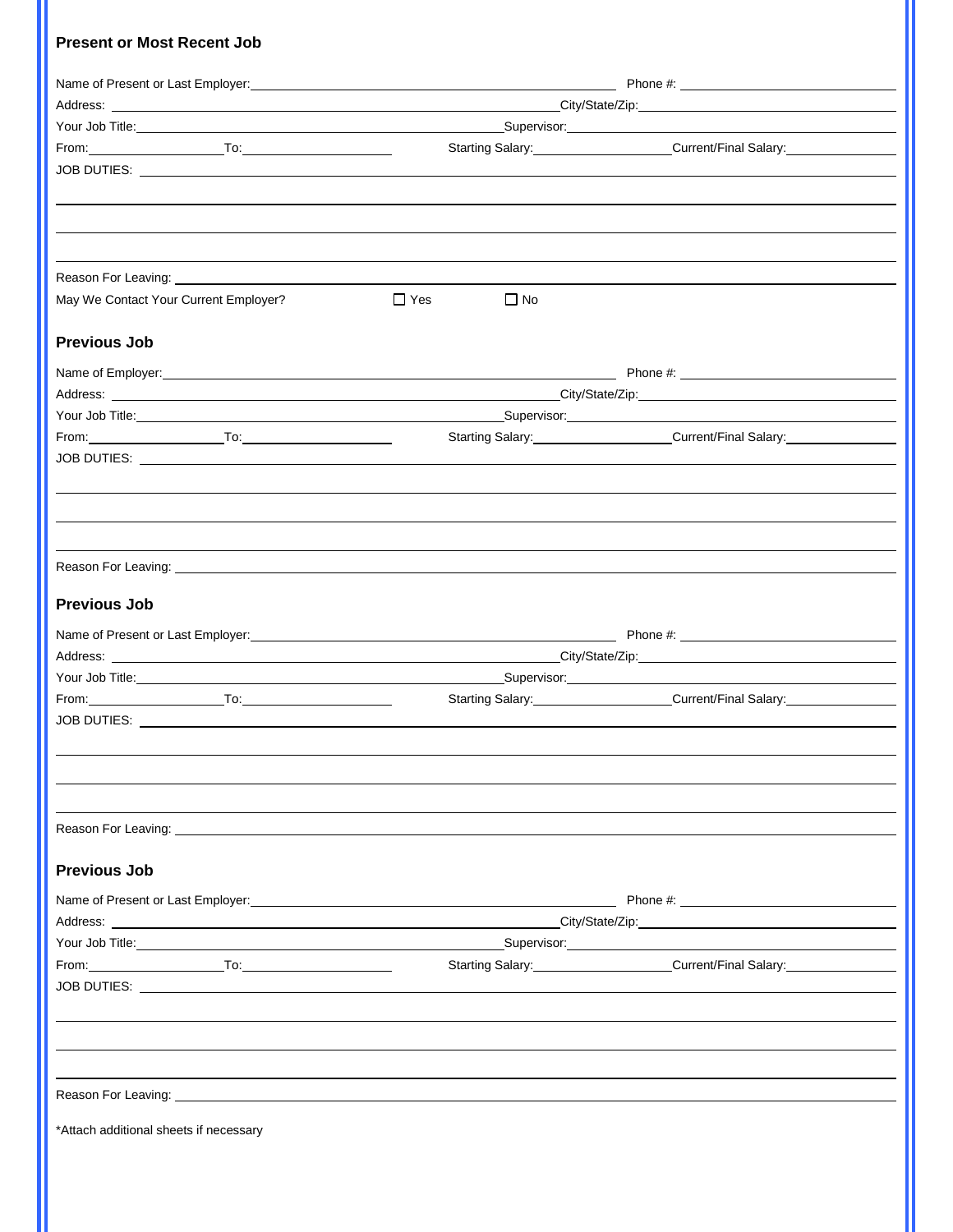#### **List All Periods of Unemployment and Any Relevant Volunteer Work in the Past 10 Years**

| From |     | To  |     |                                                 |  |  |  |
|------|-----|-----|-----|-------------------------------------------------|--|--|--|
| Mo.  | Yr. | Mo. | Yr. | Description of Activities and/or Volunteer Work |  |  |  |
|      |     |     |     |                                                 |  |  |  |
|      |     |     |     |                                                 |  |  |  |
|      |     |     |     |                                                 |  |  |  |
|      |     |     |     |                                                 |  |  |  |
|      |     |     |     |                                                 |  |  |  |

#### **PROFESSIONAL REFERENCES:**

 $\overline{\phantom{a}}$ I I I  $\overline{\phantom{a}}$ 

> List three professional references that can attest to your character, ability, etc. Please give complete addresses and phone numbers (including City, State, Zip Code, and Area Code). **Do not include relatives.**

| <b>APPLICANT'S STATEMENT</b> |  |
|------------------------------|--|

I understand that the Village of Palm Springs is an Equal Opportunity Employer and does not discriminate in employment or in any Personnel action, and that no question on this application is used for the purpose of limiting or excluding any applicant's consideration for employment on any basis prohibited by law.

I understand that the Village of Palm Springs, is in no way obligated to provide employment, nor am I obligated to accept employment.

I understand that this application will remain in the Village's active file for six (6) months, and that I am responsible for updating my application, including any changes in my address, phone number, employment history, etc.

I agree to voluntarily consent to any lawfully administered post-offer physical examination, drug and alcohol screening.

I understand that should I become an employee, that upon termination of employment, I will return all Village-owned property issued to me by the Village of Palm Springs.

**APPLICANT CERTIFICATION:** I have read and understand all the instructions and certify that all answers and statements on this application are true to the best of my knowledge. I understand that falsification of information on this application, related employment papers, and during all interviews may result in rejection of my application and, if employed, may result in disciplinary action up to and including termination of my employment.

**SIGNATURE OF APPLICANT:** DATE:

The Village of Palm Springs does not discriminate on the basis of race, color, national origin, sex, religion, age, marital status or non-disqualifying disability in employment or personnel practices. In accordance with the guidelines set forth in the Americans with Disabilities Act of 1990, employment applicants in need of assistance or special accommodation to apply for a position must inform the Human Resources Division.